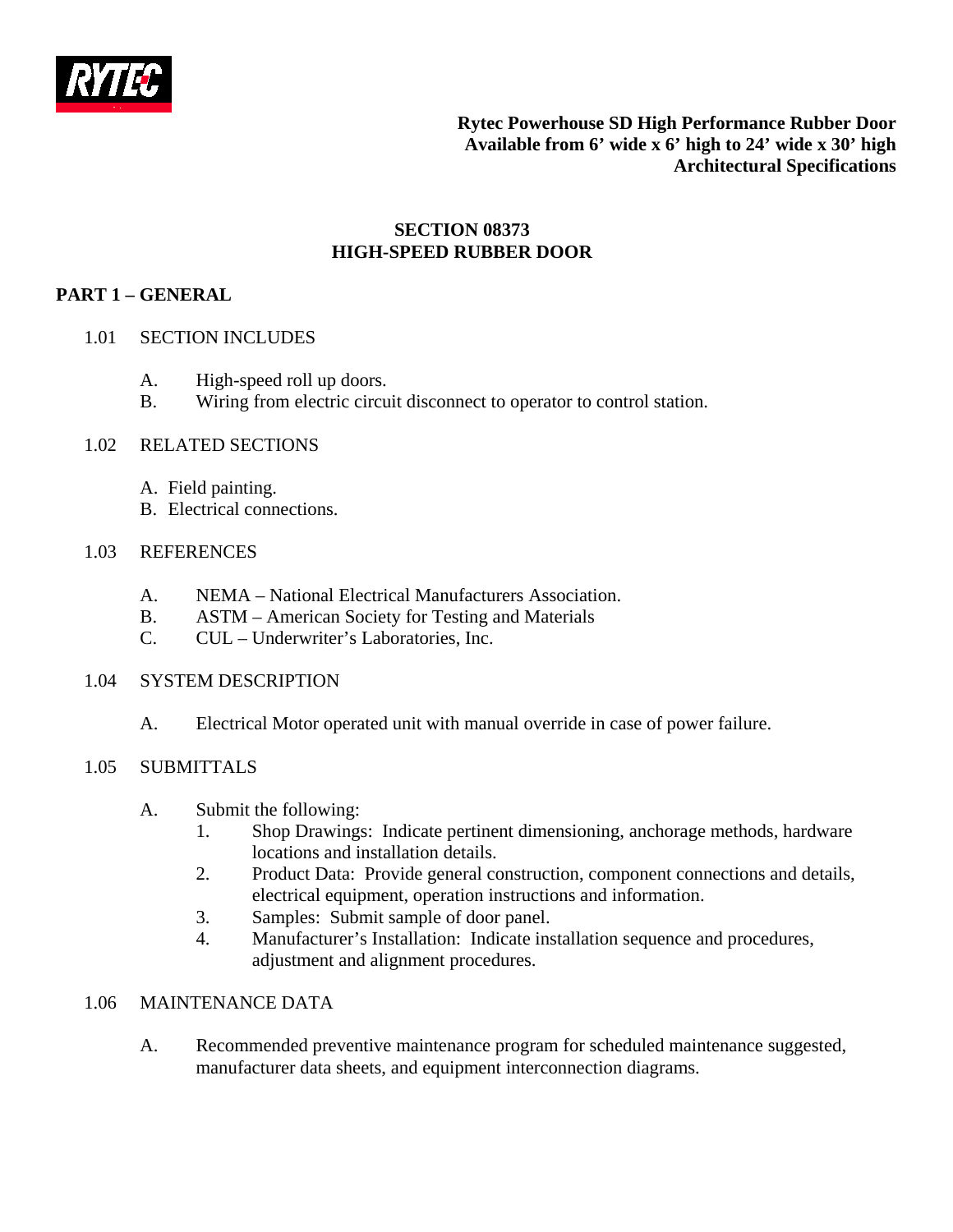

## 1.07 REGULATORY REQUIREMENTS

- A. Electrical components UL/CUL listed.
- B. Electrical enclosure NEMA approved.

### 1.08 PERFORMANCE REQUIREMENTS

- A. Panel to withstand high pressure and wind loads.
- B. Panel to release upon accidental impact and be restored without tools or replacement parts.
- C. Electric operator to be direct-drive—no counterbalance or springs.
- D. Bottom bar to be wireless.

#### 1.09 QUALITY ASSURANCE

A. Furnish high-speed roll doors and all components and accessories by one manufacturer.

### 1.10 FIELD MEASUREMENTS

A. Verify field measurements are indicated as shown on shop approval drawings.

#### 1.11 COORDINATION

A. Coordinate the work with installation of electric power and locations and sizes of conduit.

#### 1.12 WARRANTY

- A. Two (2) years parts, one (1) year labor on the door.
- B. SBR fabric material for the life of the door, labor limited to one (1) year.
- C. Two (2) years on electrical, labor limited to one (1) year.

### **PART 2 – PRODUCTS**

#### 2.01 PRODUCTS

- A. Rytec Corporation Powerhouse SD high-speed rubber door.
- B. No substitutions permitted.

#### 2.02 MATERIALS

- A. Door Panel
	- 1. Fabric
		- a. Styrene butadiene rubber (SBR) panel 1/4" (6.35 mm) thick, made of two 1/8" (3.17 mm) thick layers, 70 durometer; sandwiched with 1-ply, 110lbs (50kg) polyester cord center.
		- b. Skived seams to connect SBR panel sections on doors under 24 feet wide.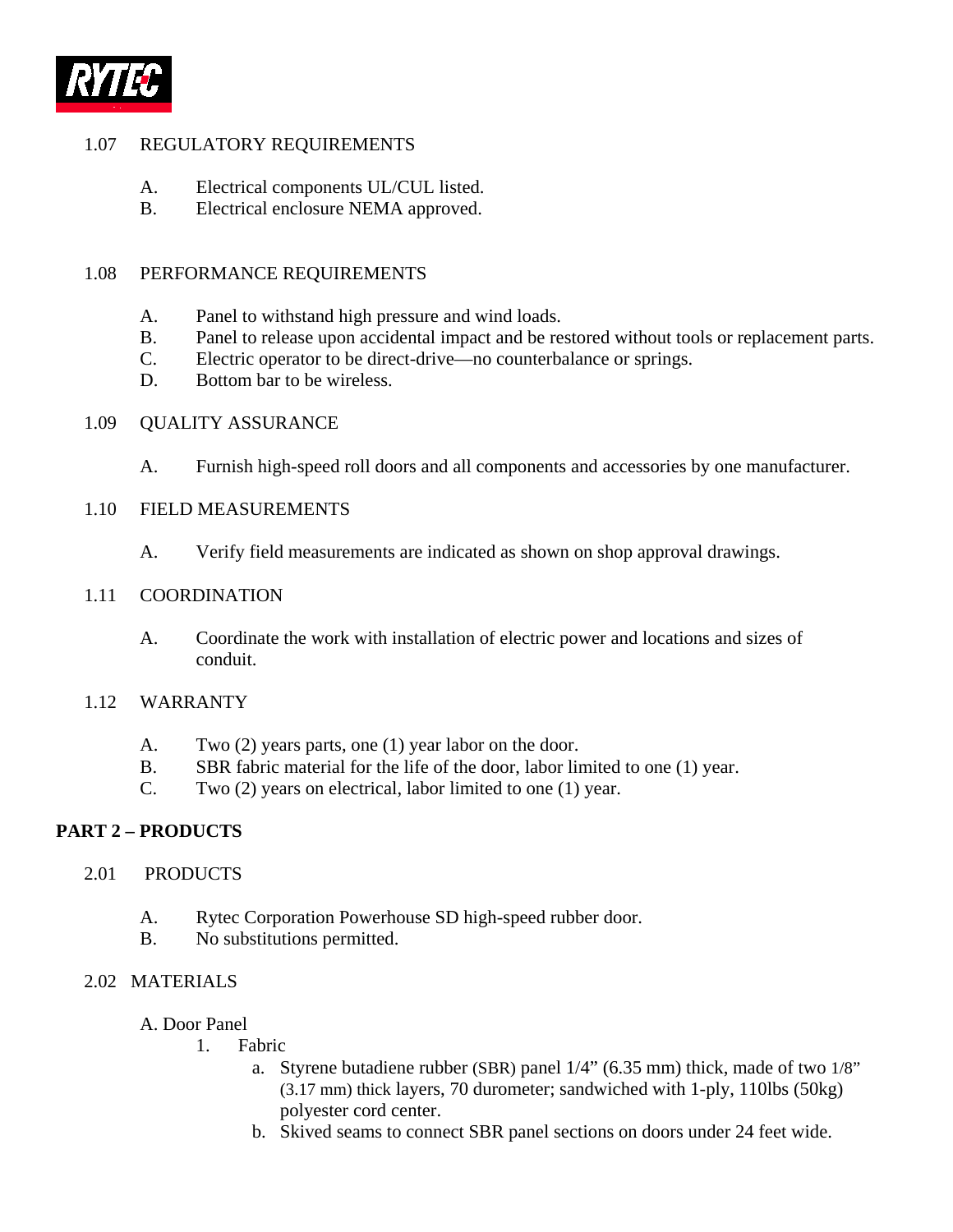

- c. Panel includes bonded SBR beveled windlocks, providing normal resiliency and flexibility at temperatures ranging from -40° F to +180°F (-40°C to +85°C). Panels not using a SBR beveled windlock for wind or pressure retention will not be accepted.
- d. Windlocks to be segmented (non-continuous) to allow the door panel to effectively release from the side frame in case of accidental impact.
- e. Consult manufacturer for other fabric options.
- 2. Wind and Pressure Resistance
	- a. The door design allows for the curtain to remain in the side frame guide in high wind and pressure situations.
- 3. Other Characteristics
	- a. Vertical stripes of PET for reinforcement and visual safety awareness. Doors without vertical stripes will not be accepted.
	- b. Standard color black.
	- c. Consult manufacturer for other panel materials and color options.

## B. Door Header:

- 1. Truss
	- a. Reinforced truss design with angular frame made of steel.
- 2. Drum Roll
	- a. Fabricate minimum 8.5" (216 mm) outside diameter, steel tube with a wall thickness of 0.25" (6.35 mm) steel complying with ASTM A513.
	- b. Drive shafts within drum are constructed of 2.75" (69.85 mm) outside diameter steel shafts.
- 3. Idler Barrel
	- a. Front-mounted, fabric guiding (idler) barrel shall be constructed of minimum 4.5" (114.3 mm) outside diameter round tubing with a wall thickness of 0.13" (3.4 mm) to maximum 5.0" (127 mm) outside diameter round tubing with a wall thickness of 0.25" (6.35 mm) and supported by 2" (50.8 mm) diameter steel shafts.
- 4. End plates
	- a. Constructed of minimum ¼" (6 mm) hot-rolled steel laser-cut plates with heavyduty, self-aligning bearings with cast iron housings.
	- b. Bearings shall be load-rated at 14,000 lbs. (6350 kg) dynamic and 9,900 lbs. (4,490 kg) static.
- 5. Counterbalance System
	- a. Direct-drive operator only—no counterbalance. Any doors utilizing counterbalance, torsion springs or sprockets will not be accepted.

## C. Side Frames

- 1. Frames
	- a. The structural columns consist of  $5 \times 2 \times \frac{1}{4}$  structural steel tubing, welded to a reinforced "Z" mounting bracket (0.22" thick steel) and hinged cover (0.18" thick steel).
- 2. Wind Resistance
	- a. Windstops mounted at bottom of side columns maintain wind resistance in closed position.
- 3. Paint
	- a. Painted with a durable, chemical and corrosion-resistant coating.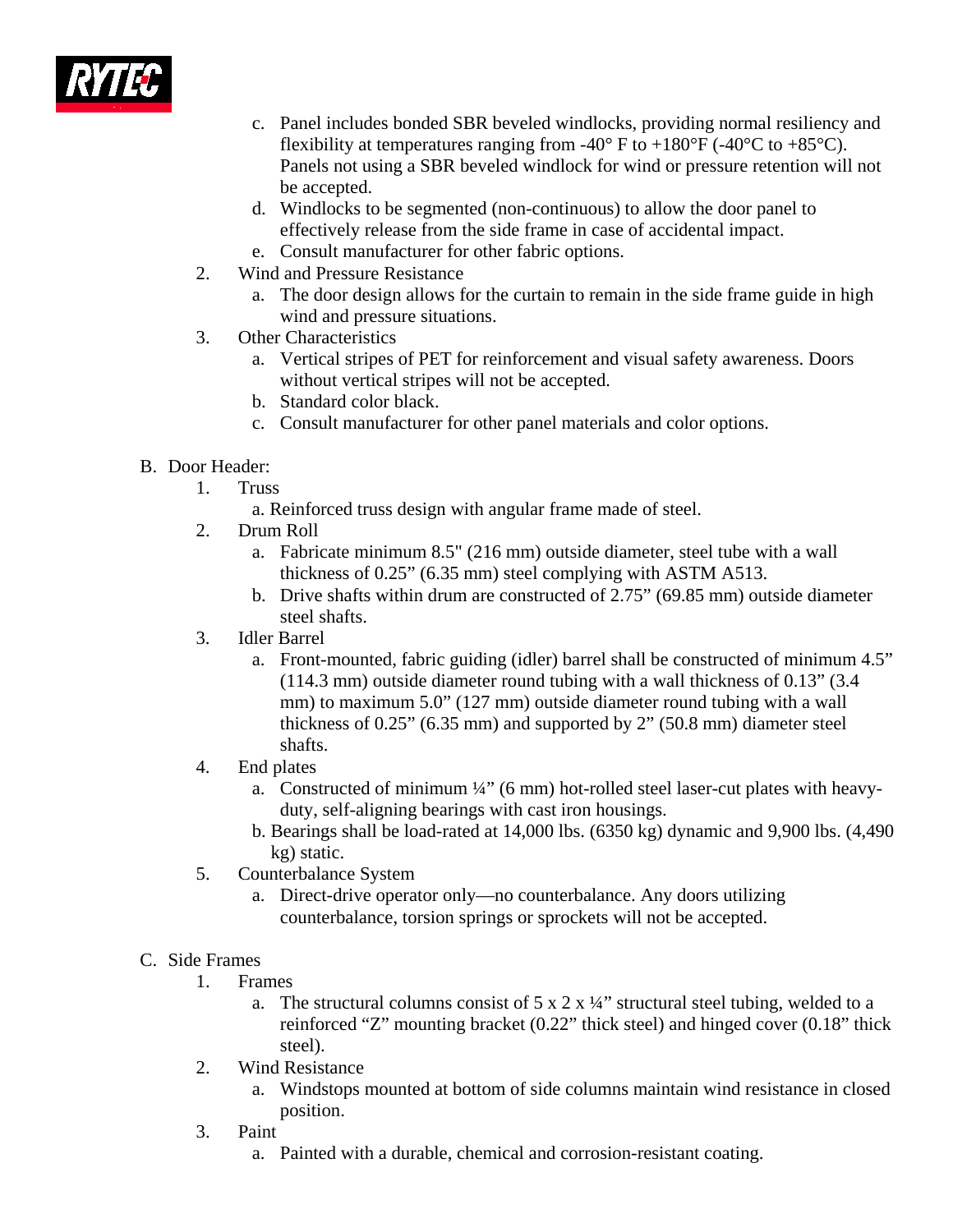

- b. Standard color is Rytec gray, other colors available upon request.
- D. Releasable Bottom Bar
	- 1. Constructed of extruded aluminum and must be of a sufficient width and weight to maintain the bottom edge of the curtain parallel to the door threshold at all times. Doors using steel bottom bars will not be accepted.
	- 2. Design allows for the bottom bar to release from the door without damage after accidental impact or sufficient windload. Doors requiring break-away center sections, notched bottom beams, shear bolts or knock-away sections will not be accepted.
	- 3. After releasing, design allows for the bottom bar and panel to be restored with door controller. Doors requiring tools or replacement parts will not be accepted.
	- 4. A minimum of 6" tall weatherproof rubber loop seal shall be made of EPDM and will be able to seal uneven finished floors.
	- 5. Bottom bars with cords attached will not be accepted.
- E. Wireless System
	- 1. Wireless provides continuous and uninterruptible wireless signal which eliminates the need for cords on the bottom bar. Total frequency control eliminates interference.
	- 2. Two-way communication ensures functioning wireless system. Doors without two-way communication to ensure functioning wireless system will not be accepted.
- F. Control System
	- 1. Digital controller housed in a NEMA-4X rated enclosure with factory set parameters.
	- 2. Parameter changes and all door configurations can be made from the face of the control box, no exposure to high voltage.
	- 3. Controls include a variable speed AC drive system capable of infinitely variable speed control in both the up and down direction.
	- 4. Programmable inputs and outputs accommodate special control applications without the need for electrical components.
	- 5. Self-diagnostic two-line vacuum fluorescent display (VFD) provides quick and straightforward installation, control adjustments and error reporting.
	- 6. Control panels that require a portable computer unit, additional components, or other devices for programming and/or troubleshooting will not be accepted.
	- 7. Control panels that require opening of the control box and reaching inside to make parameter changes will not be accepted.
	- 8. Control panel (to be configurable in visible English, Spanish or French) communicates when the curtain is broken away and if necessary, how to bring the door back into operation.
- G. Electric Operator
	- 1. Door shall be electrically operated by a single direct-drive system. The motor and gearbox shall be designed for high-cycle operation. Basic operation features a manual chain hoist for non-powered operation
	- 2. Door must operate with an AC drive providing soft starting and soft stopping to reduce motor and brake wear. Doors without an AC drive will not be accepted.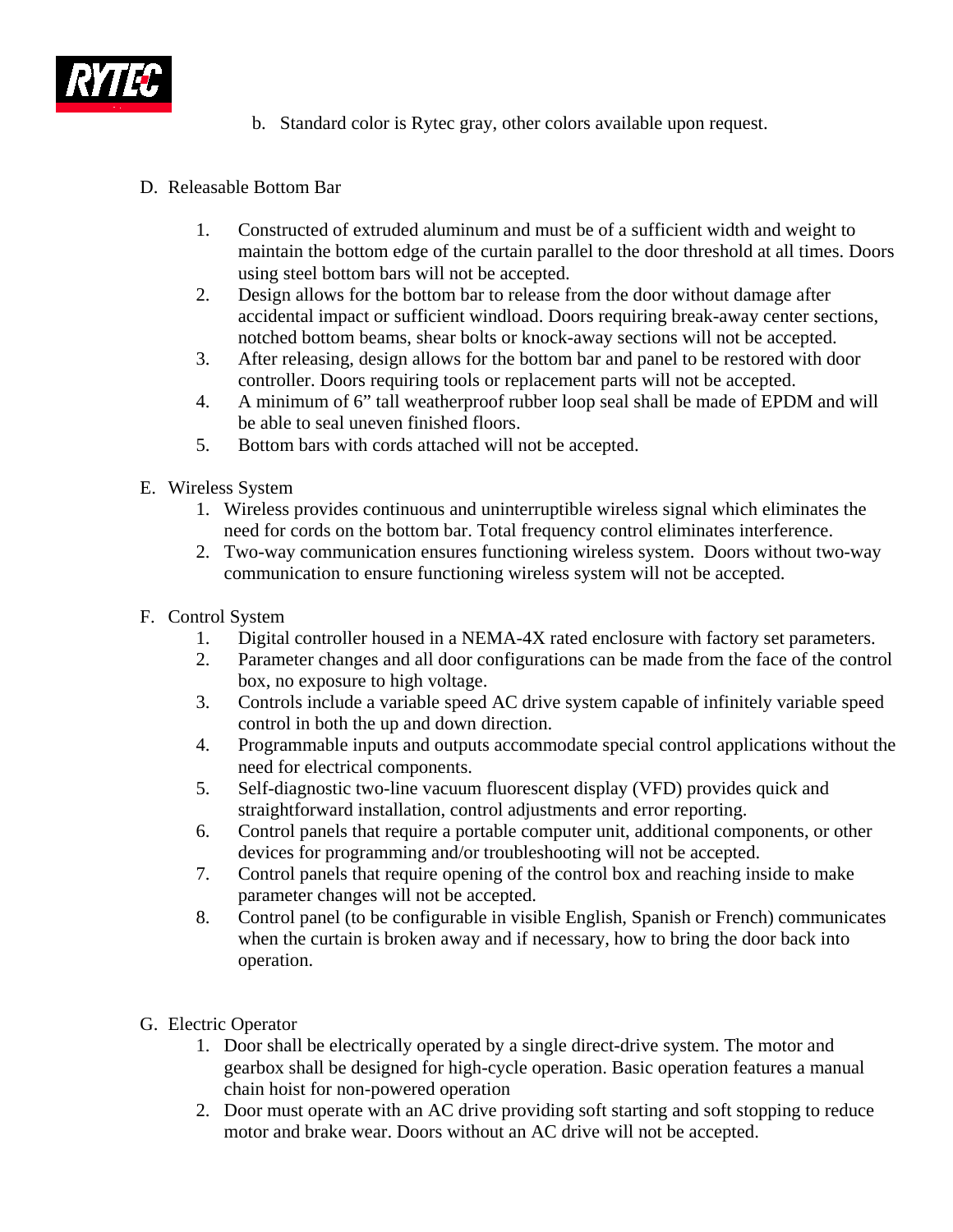

- 3. Door to use absolute encoder to regulate door travel limits. Limits to be adjustable, without the use of tools, from the face of the control panel. Doors using mechanical limit switches, pulse encoders or doors that require tools to access the operator in order to adjust limits will not be accepted.
- 4. Counterbalance System
	- a. Direct-drive operator only. No counterbalance or torsion springs allowed in any size door.

## H. Safety Features

- 1. One (1) in-line light curtain (mounted within side frame) projects a safety curtain directly in line with the panel, from the ground level to approximately 72" (1.82 m) in height. If an object interferes with the beams, the door must reverse automatically. Doors with light curtains mounted outside of the door line will not be accepted.
- 2. Four (4) threshold warning light strips include amber and red LED lights located on the front and back of both the left and right side columns to indicate door closing for added safety at the threshold. All wiring for warning lights to be concealed within the door construction.
- 3. Bottom bar to include a failsafe electric edge that must automatically reverse the door upon bottom edge impact.
- 4. Bottom bar will contain a kill switch that ceases door movement when the door is impacted. Doors which movement continues after impact will not be accepted.

## I. Speed

- 1. Door to operate at a variable speed up to 50 inches per second, maximum speed is dependent on the size of the door and the type of controller and operator.
- 2. Door to use absolute encoder to regulate door travel limits. Limits to be adjustable, without the use of tools, from the face of the control panel. Doors using mechanical limit switches, pulse encoders or doors that require tools to access the operator in order to adjust limits will not be accepted.

# **PART 3 – EXECUTION**

## 3.01 EXAMINATION

A. Verify that opening sizes, tolerances and conditions are acceptable.

## 3.02 INSTALLATION

- A. Install door assembly in accordance with manufacturer's instructions.
- B. Use anchorage devices to securely fasten assembly to wall constructions and building framing without distortion or stress.
- C. Fit and align assembly including hardware; level and plumb to provide smooth operation.
- D. Coordinate installation of electrical service. Complete wiring from disconnect to unit components.
- E. Touch-up paint on frame and other painted surfaces in accord with painting section.